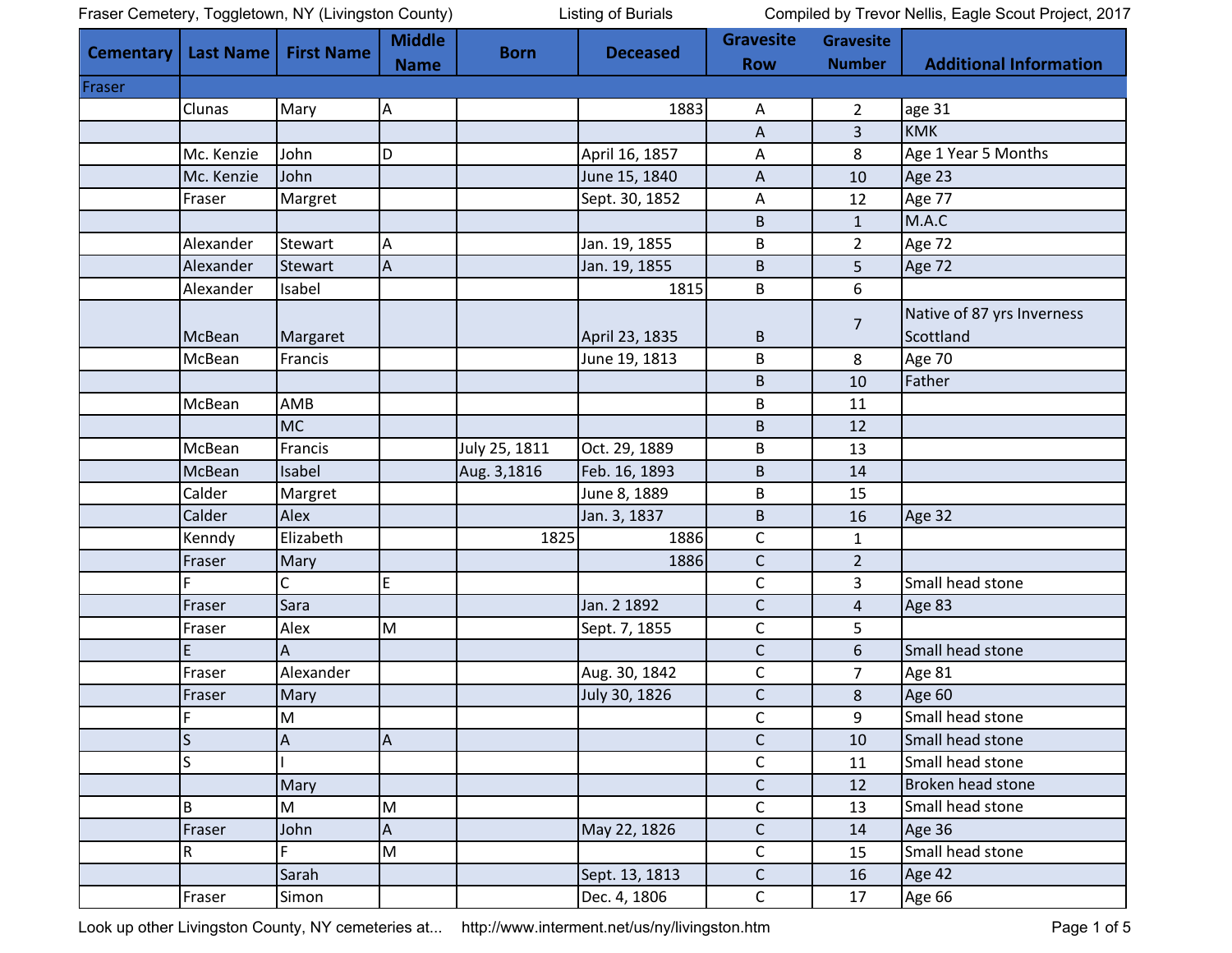Fraser Cemetery, Toggletown, NY (Livingston County) Listing of Burials Compiled by Trevor Nellis, Eagle Scout Project, 2017

| Cementary | <b>Last Name</b> | <b>First Name</b> | <b>Middle</b> | <b>Born</b> | <b>Deceased</b> | <b>Gravesite</b> | <b>Gravesite</b> |                                       |
|-----------|------------------|-------------------|---------------|-------------|-----------------|------------------|------------------|---------------------------------------|
|           |                  |                   | <b>Name</b>   |             |                 | <b>Row</b>       | <b>Number</b>    | <b>Additional Information</b>         |
| Fraser    |                  |                   |               |             |                 |                  |                  |                                       |
|           |                  | Mary              |               |             | Aug. 16, 1811   | $\mathsf{C}$     | 18               | Age 12                                |
|           | B                | А                 | M             |             |                 | $\mathsf C$      | 19               | Small head stone                      |
|           | Fraser           | Mary              |               |             |                 | $\mathsf C$      | 20               | Small head stone                      |
|           | Fraser           | Donald            |               |             |                 | $\mathsf{C}$     | 21               | Small head stone                      |
|           | Fraser           | Margaret          |               |             |                 | $\mathsf C$      | 22               |                                       |
|           |                  | John              |               |             |                 | $\mathsf C$      | 23               |                                       |
|           |                  | Laura             |               |             |                 | $\mathsf C$      | 24               |                                       |
|           |                  | Alexander         |               |             |                 | $\mathsf C$      | 25               |                                       |
|           |                  | Mary              |               |             |                 | $\mathsf{C}$     | 26               |                                       |
|           |                  | Mary              |               |             |                 | $\mathsf{C}$     | 27               |                                       |
|           | Kenndy           | William           |               | 1823        | 1875            | D                | $\mathbf{1}$     |                                       |
|           | Fraser           | Donald            |               |             | Dec. 19, 1861   | D                | 19               | Age 65, Psalm 37                      |
|           | Fraser           | Mary              |               |             | June 7, 1877    | D                | 19               | Age 85                                |
|           | Fraser           | Mary              |               |             | May 22, 1888    | D                | 19               | Age 58                                |
|           | Fraser           | John              | D             |             | June 1, 1820    | D                | 22               |                                       |
|           | Fraser           | Simon             | D             |             | Aug. 22,1842    | D                | 23               | Age 81                                |
|           | E                | Α                 | M             |             |                 | D                | 25               | Small head stone                      |
|           | Fraser           | Mary              |               |             | July24, 1858    | D                | 26               | Age 87                                |
|           | Fraser           | Charlotte         |               |             | April 4, 1849   | D                | 28               | Daughter                              |
|           | Fraser           | Catherine         |               |             | Sept. 30, 1851  | D                | 27               | Age 34, Mother                        |
|           | Fraser           | Mary              | H             |             | Sept. 28, 1868  | D                | 29               | Age 24                                |
|           | Fraser           | Simon             | K             |             | Feb. 6, 1864    | D                | 30               | Age 18, Died in service               |
|           | Wallace          | Keith             |               |             | July 16, 1835   | E                | $\mathbf 1$      |                                       |
|           | W                | k.                |               |             |                 | E                | $\overline{2}$   | Small head stone                      |
|           | <b>Stewart</b>   | Mary              |               |             | 1842            | E                | 3                | Age 28                                |
|           | McDonald         | John              |               |             | Oct. 28,1828    | E                | 4                | Age 53                                |
|           | M                | E                 |               |             |                 | E                | 6                | Small head stone                      |
|           |                  | Elisabeth         |               |             | 1855            | E                | $\overline{7}$   |                                       |
|           | Mckenzie         | Donald            |               |             | June 12, 1825   | E                | 9                | Age 65                                |
|           | Mckenzie         | Catherine         |               |             | Jan. 21, 1851   | E                | 12               | Wife of Donald                        |
|           | Mckenzie         | $\mathsf C$       |               |             |                 | E                | 13               | Small head stone                      |
|           | F                | S                 | D             |             |                 | E                | 14               |                                       |
|           | Fraser           | John              | D             |             | June 1, 1870    | E                | 15               | Monument                              |
|           | Calder           | James             |               |             | 1870            | F                | 3                |                                       |
|           | Calder           | John              |               |             | Oct. 12, 1826   | F                | $\overline{4}$   | Age 37, Son of Elizabeth and<br>James |

Look up other Livingston County, NY cemeteries at... <http://www.interment.net/us/ny/livingston.htm> Page 2 of 5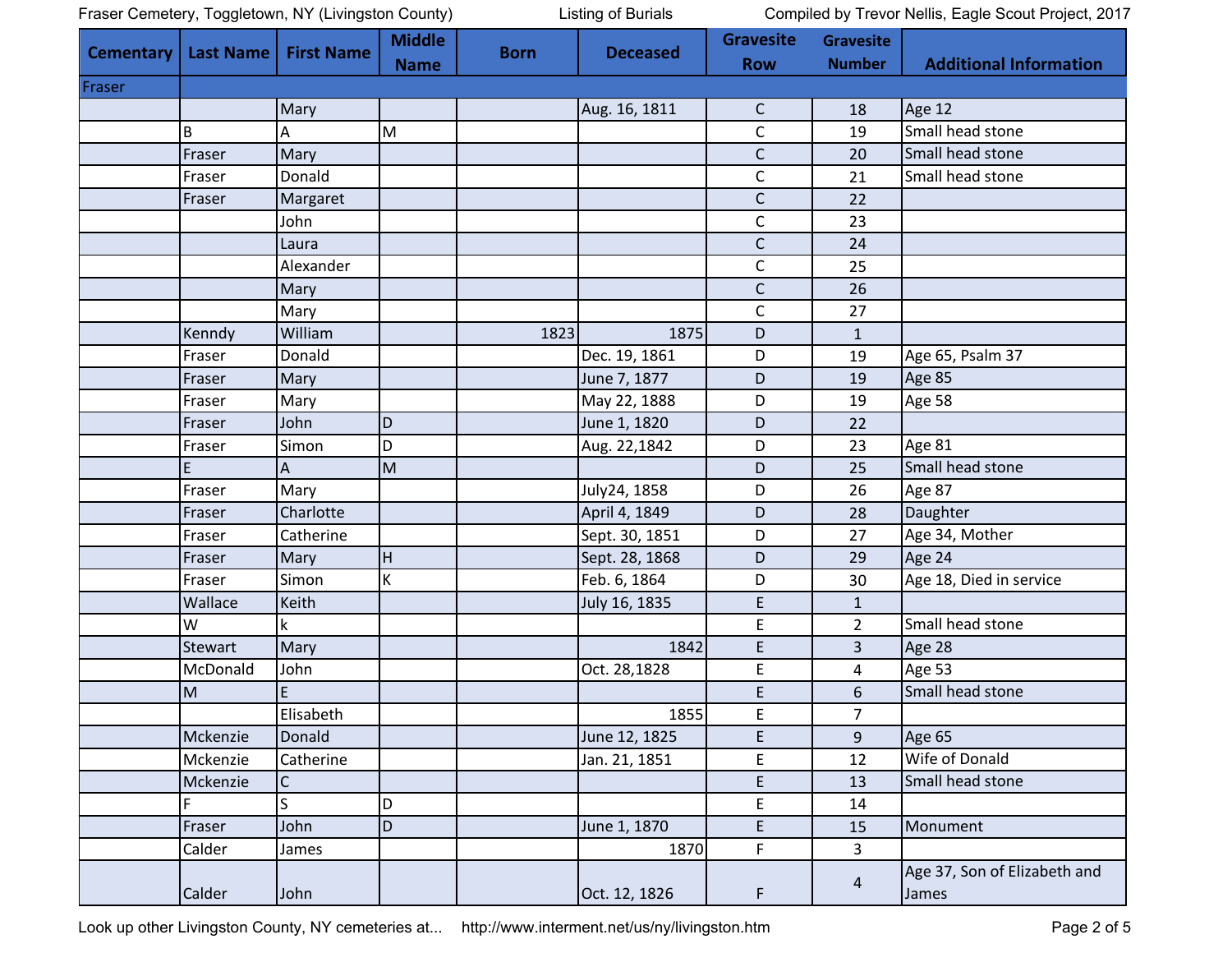| Fraser Cemetery, Toggletown, NY (Livingston County) |  |  |
|-----------------------------------------------------|--|--|
|                                                     |  |  |

Listing of Burials Compiled by Trevor Nellis, Eagle Scout Project, 2017

| Cementary | <b>Last Name</b> | <b>First Name</b> | <b>Middle</b> | <b>Born</b> | <b>Deceased</b> | <b>Gravesite</b> | <b>Gravesite</b> |                                                    |
|-----------|------------------|-------------------|---------------|-------------|-----------------|------------------|------------------|----------------------------------------------------|
|           |                  |                   | <b>Name</b>   |             |                 | <b>Row</b>       | <b>Number</b>    | <b>Additional Information</b>                      |
| Fraser    |                  |                   |               |             |                 |                  |                  |                                                    |
|           | Calder           | Elizabeth         |               |             | June 8, 1821    | $\mathsf F$      | 5                | Age 56, Wife of James                              |
|           | Calder           | Jone              |               |             | Jan. 21, 1817   | F                | 6                | Age 55                                             |
|           | Fraser           | Sarah             |               |             | July 8, 1829    | F                | 8                | Age 1 Year 5 Months                                |
|           | Fraser           | James             |               |             | Oct. 5, 1832    | $\mathsf F$      | 9                | Ae 41                                              |
|           | Calder           | Isabel            |               |             | Aug. 30, 1877   | F                | 10               | Age 79, Wife of James Fraser                       |
|           | F                | C                 |               |             |                 | F                | 11               |                                                    |
|           | Fraser           | Elizabeth         |               |             | Dec. 27, 1872   | F                | 12               | Age 50                                             |
|           | McHardy          | Arthur            |               |             | 1845            | $\mathsf F$      | 14               |                                                    |
|           | Mckenzie         | Donald            |               |             | Jan. 6, 1851    | F                | 16               | Age 63                                             |
|           |                  |                   |               |             |                 | F                | 17               | Father                                             |
|           |                  |                   |               |             |                 | F                | 18               | Broken head stone                                  |
|           | Mckenzie         | Flora             |               |             | Apr. 18, 1858   | F                | 19               | Age 63                                             |
|           |                  | F                 |               |             |                 | $\mathsf F$      | 20               |                                                    |
|           | Mckenzie         | Helen             |               |             | Oct. 23, 1871   | $\mathsf F$      | 22               | Age 42                                             |
|           | Fraser           | Willie            |               |             | Apr. 5, 1881    | F                | 24               | Age 15                                             |
|           | Fraser           | <b>WM</b>         |               |             | Oct. 26, 1824   | $\mathsf F$      | 24               | Age 12                                             |
|           |                  | Alexander         |               |             | Feb. 23, 1860   | F                | 26               | Age 4 years 21 days, son of<br>William and Isabela |
|           | Fraser           | Catherine         |               |             |                 | $\mathsf F$      | 26               |                                                    |
|           | Fraser           | Willie            |               |             | Apr. 5, 1860    |                  |                  | Age 2 years 6 months                               |
|           |                  |                   |               |             |                 | $\mathsf F$      | 27               |                                                    |
|           | Macleod          | Normon            |               | 1829        | 1901            | F                | 29               |                                                    |
|           | Fraser           | Anne              |               | 1829        | 1913            | $\mathsf F$      | 29               |                                                    |
|           | Macleod          | Normon Jr.        | D             | 1870        | 1913            | $\mathsf F$      | 29               |                                                    |
|           | Macleod          | <b>Barbra</b>     | А             | 1861        | 1917            | $\mathsf F$      | 29               |                                                    |
|           | Macleod          | Katherine         |               | 1863        | 1941            | $\mathsf F$      | 29               |                                                    |
|           | Macleod          | Christine         |               | 1865        | 1946            | F                | 29               |                                                    |
|           | Calder           | Daniel            |               |             | Apr. 6, 1865    | G                | $\mathbf 1$      | Age 31, Co. K. 8th NY Calvery                      |
|           | Calder           | George            |               |             | Dec. 1, 1862    | G                | $\overline{2}$   | Age 28, Son of George and<br>Margaret              |
|           | Calder           | George            |               |             | Apr. 1, 1853    | G                | $\overline{3}$   | Age 55, Son of James and<br>Elizabeth              |
|           | McHardy          | Alexander         |               | 1832        | 1915            | G                | 8                |                                                    |
|           | McHardy          | Isabella          |               | 1839        | 1919            | G                | 8                |                                                    |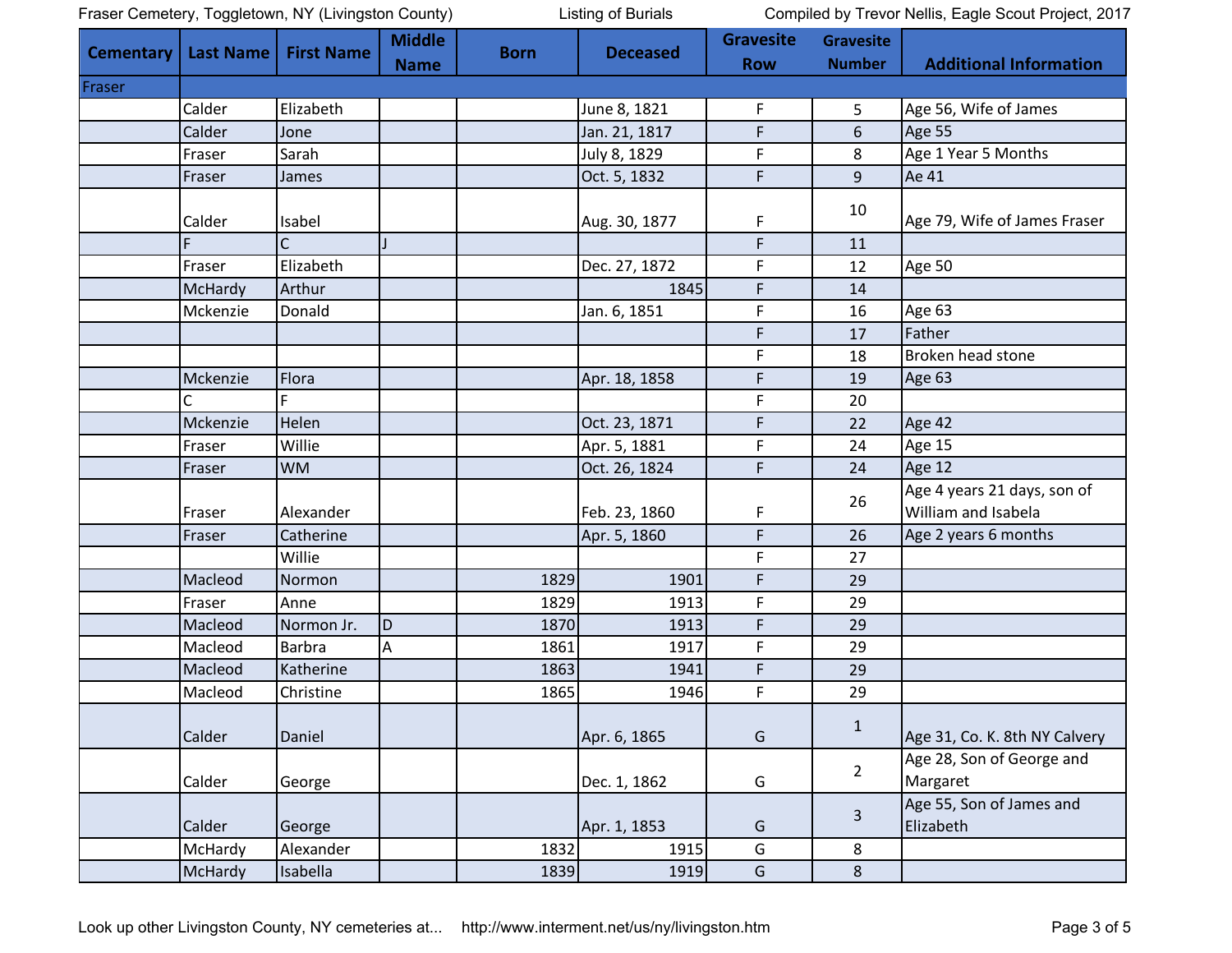Listing of Burials Compiled by Trevor Nellis, Eagle Scout Project, 2017

| <b>Cementary</b> | <b>Last Name</b> | <b>First Name</b> | <b>Middle</b> | <b>Born</b>    | <b>Deceased</b> | <b>Gravesite</b> | <b>Gravesite</b> |                                 |
|------------------|------------------|-------------------|---------------|----------------|-----------------|------------------|------------------|---------------------------------|
|                  |                  |                   | <b>Name</b>   |                |                 | <b>Row</b>       | <b>Number</b>    | <b>Additional Information</b>   |
| Fraser           |                  |                   |               |                |                 |                  |                  |                                 |
|                  |                  |                   |               |                |                 |                  |                  | Daughter of Alexander and       |
|                  | <b>Black</b>     | Margaret          |               |                | Nov. 2, 1860    | G                | 9                | Isabella                        |
|                  | McHardy          | Α                 |               |                |                 | G                | 11               | Small head stone                |
|                  |                  | Isabella          |               |                | Dec. 14, 1853g  | G                | 12               | Wife of Findlax                 |
|                  | M                | (Mr.) F           |               |                |                 | G                | 15               | Small head stone                |
|                  | M                | (Mrs.) H          |               |                |                 | G                | 16               | Small head stone                |
|                  | F                |                   | Α             |                |                 | G                | 18               |                                 |
|                  | Averick          | <b>IRA</b>        |               |                | July 21, 1869   | G                | 25               | <b>Age 71</b>                   |
|                  |                  |                   |               |                |                 |                  |                  | Age 83, Native of Iverness      |
|                  | Fraser           | John              |               |                | Oct. 24, 1842   | G                | 28               | Scottland                       |
|                  | B                | M                 |               |                |                 | H                | 12               | Small head stone                |
|                  | M                |                   |               |                |                 | H                | 15               |                                 |
|                  |                  |                   |               |                |                 |                  |                  | Age 31, Son of George and       |
|                  |                  |                   |               |                |                 |                  |                  | Margaret, Co. K. 8th NY         |
|                  |                  |                   |               |                |                 |                  | 32               | Calvery, Died in Hope Landing   |
|                  | Calder           | Daniel            |               |                | Aug. 6, 1863    | H                |                  | VA                              |
|                  |                  |                   |               |                |                 |                  |                  | Infant Daughter of William and  |
|                  |                  |                   |               |                | Aug 8, 1858     |                  | 8                | Ann                             |
|                  | Fraser           | William           |               | June. 11, 1808 | July 12, 1888   |                  | 9                | Born Al Johnston                |
|                  | Fraser           | Ann               |               |                | Sept. 2, 1873   |                  | 10               | Age 58                          |
|                  | Mckenzie         | Angus             |               | March 25, 1805 | May 8, 1871     |                  | 13               | Age 66                          |
|                  |                  |                   |               |                |                 |                  |                  | Age 1 year 22 Days, son of John |
|                  |                  | Little Arthur     |               |                | Feb 2, 1869     |                  | 14               | and Margaret                    |
|                  | McDonald         | John              |               |                | Dec. 4, 1887    |                  | 18               | Age 74 years and 6 Months       |
|                  |                  |                   |               |                |                 |                  |                  | Age 50 years and 9 Months,      |
|                  | McDonald         | Catherine         |               |                | Dec. 4, 1887    |                  | 19               | Wife of John                    |
|                  | McDonald         | Margaret          |               | 1821           | 1904            |                  | 20               | wife of John                    |
|                  |                  |                   |               |                |                 |                  | 24               | Broken head stone               |
|                  |                  |                   |               |                |                 |                  | $\mathbf{1}$     | Broken head stone               |
|                  |                  |                   |               |                |                 | J                | $\overline{2}$   | Broken head stone               |
|                  |                  |                   |               |                |                 | J                | 3                | Broken head stone               |
|                  |                  |                   |               |                |                 | J                | $\overline{4}$   | Broken head stone               |
|                  |                  |                   |               |                |                 | J                | 5                | Broken head stone               |
|                  | Mckenzie         | John              | C             |                | Oct. 20, 1872   |                  | $\overline{7}$   | Age 29                          |
|                  | Mckenzie         | Simon             | А             |                | May 6, 1873     | J                | $\overline{7}$   | Age 17                          |
|                  | Mckenzie         | Simon             | M             |                | Jan. 17, 1865   | J                | $\overline{7}$   | Age 56                          |

Look up other Livingston County, NY cemeteries at... <http://www.interment.net/us/ny/livingston.htm> Page 4 of 5